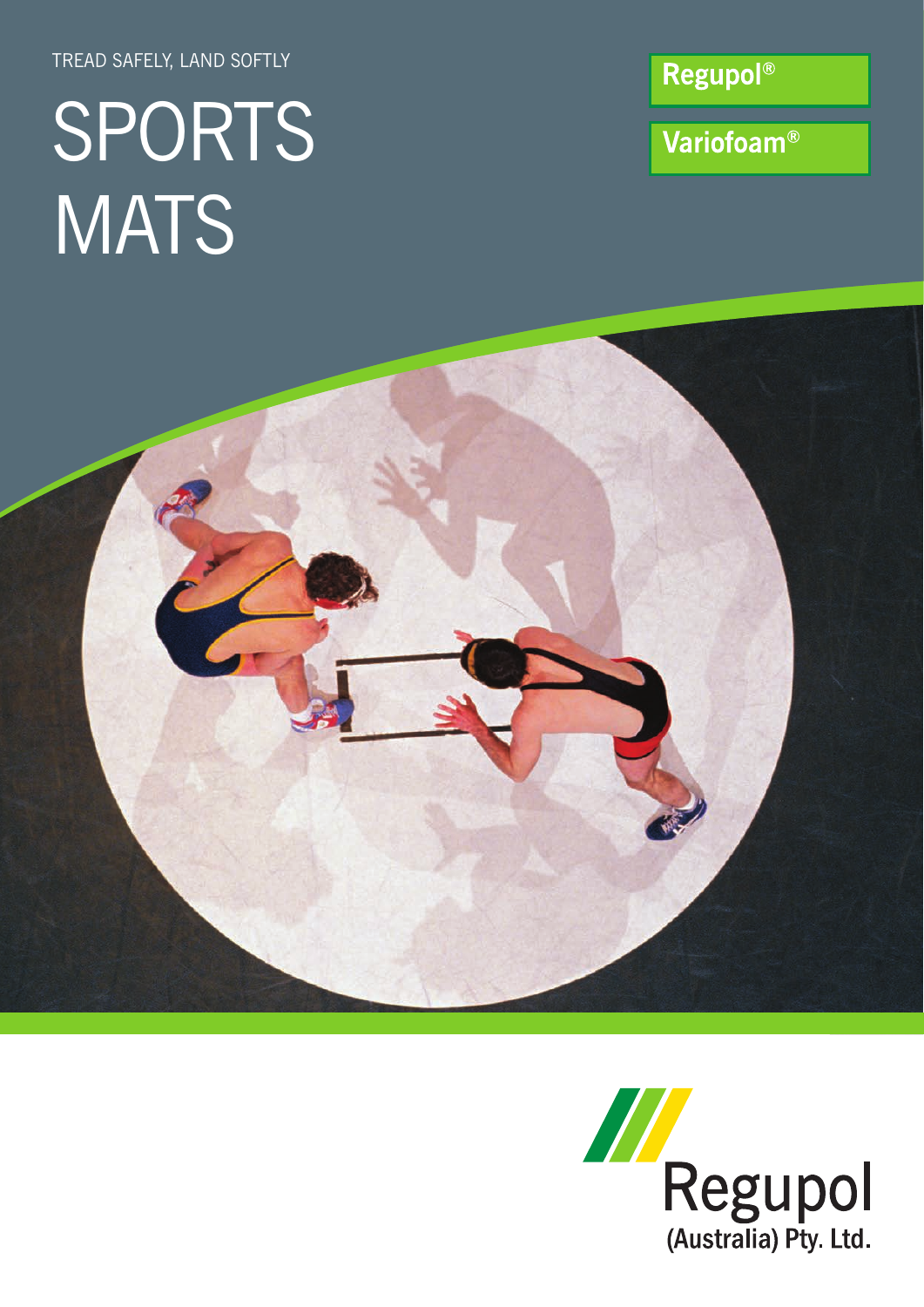## **BSW floorworks Sports Mats**

![](_page_1_Picture_2.jpeg)

## Wrestling Mats

Dimensions and designs in line with international standards. The mats are applicable for both training and competition. The mats consist of a compound foam body, which is bound with brown artificial leather. The base is optionally laminated with a non-slip waffle synthetic material or needle felt.

To complete the range of surfaces for wrestling we supply tarpaulin made of high-tensile PVC Trevira mesh either with folding edges for mats with slip-resistant bases or Velcro fasteners for mats with bases made of needle felt.

### Standard Dimensions

2,000 x 1,000 x 50 mm 2,000 x 1,000 x 60 mm 1,000 x 1,000 x 50 mm 1,000 x 1,000 x 60 mm

Density approx. 120 kg/m3

![](_page_1_Picture_9.jpeg)

## Crash Protection Components

For walls, and any surface into which sportsmen might unintentionally crash. Available in various dimensions. Our Crash Protection Components consist of a shock-absorbing foam compound core, top and sides are covered with resilient artificial leather.

#### Dimensions

2,000 x 1,000 x 22, other dimensions on request

#### Density

approx. 240 kg/m3

![](_page_1_Picture_16.jpeg)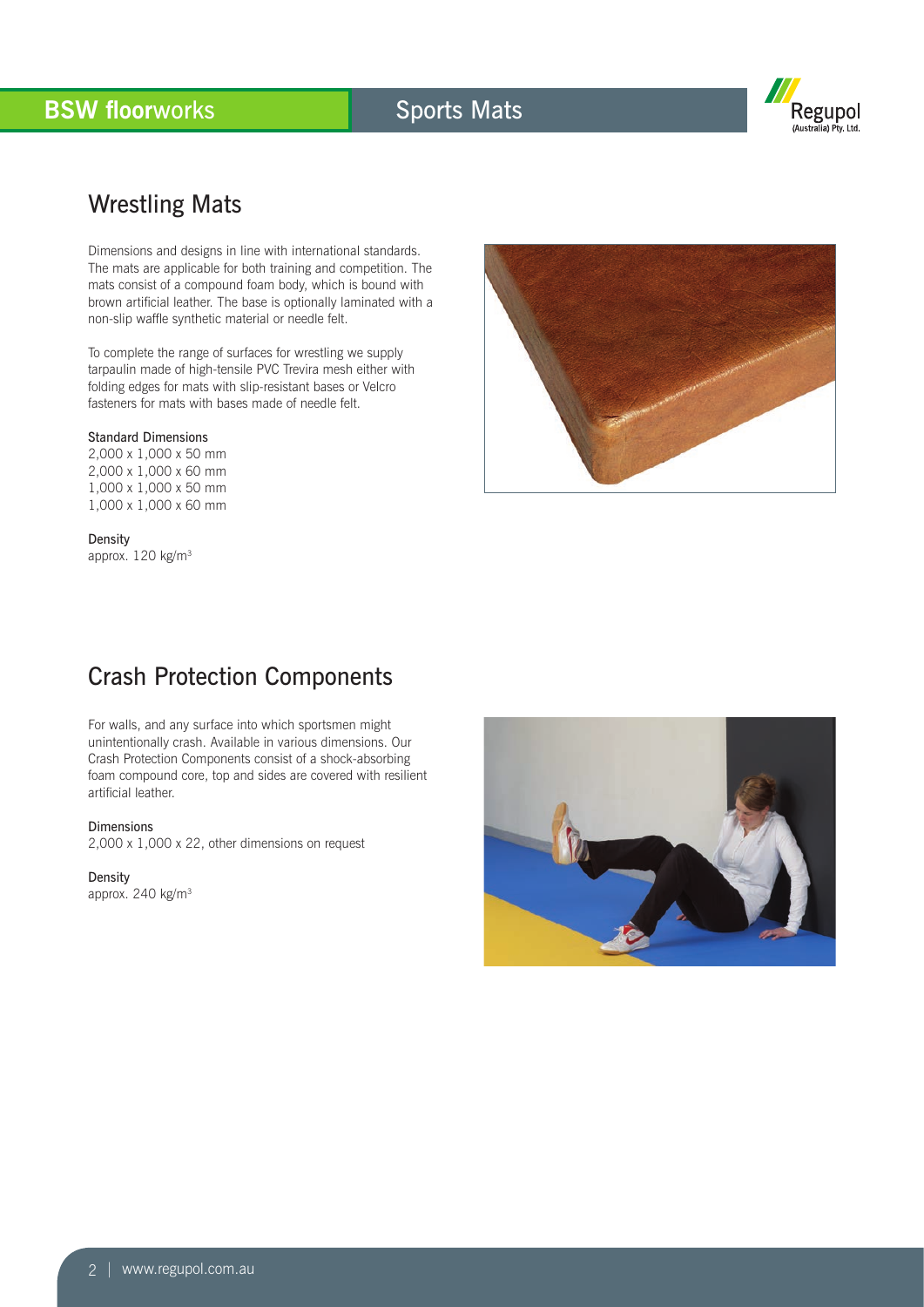# **BSW floorworks Sports Mats**

![](_page_2_Picture_2.jpeg)

## Happy Landing Soft Fall Mats

The Happy Landing Soft Fall Mats are a multi-functional mat providing protection from unwanted falls and reducing the risk of serious injury.

Manufactured with a tatami style surface with a base that is laminated with a non-slip waffle synthetic material to reduce unwanted movement.

#### Critical Fall Height

Tested to AS/NZS 4422:1996 (Amdt 1/1999) 40 mm thick, Happy Landing Soft Fall Mats achieved a critical fall height of 1.40 m

#### Standard Dimensions

1,000 x 1,000 x 40 mm (Critical Fall up to 1.40 m) 2,000 x 1,000 x 40 mm (Critical Fall up to 1.40 m)

#### Colours

Yellow, Orange, Red, Grey, Black, Blue, Dark Blue, Green, Sand, Light Green

![](_page_2_Picture_12.jpeg)

![](_page_2_Picture_13.jpeg)

![](_page_2_Picture_14.jpeg)